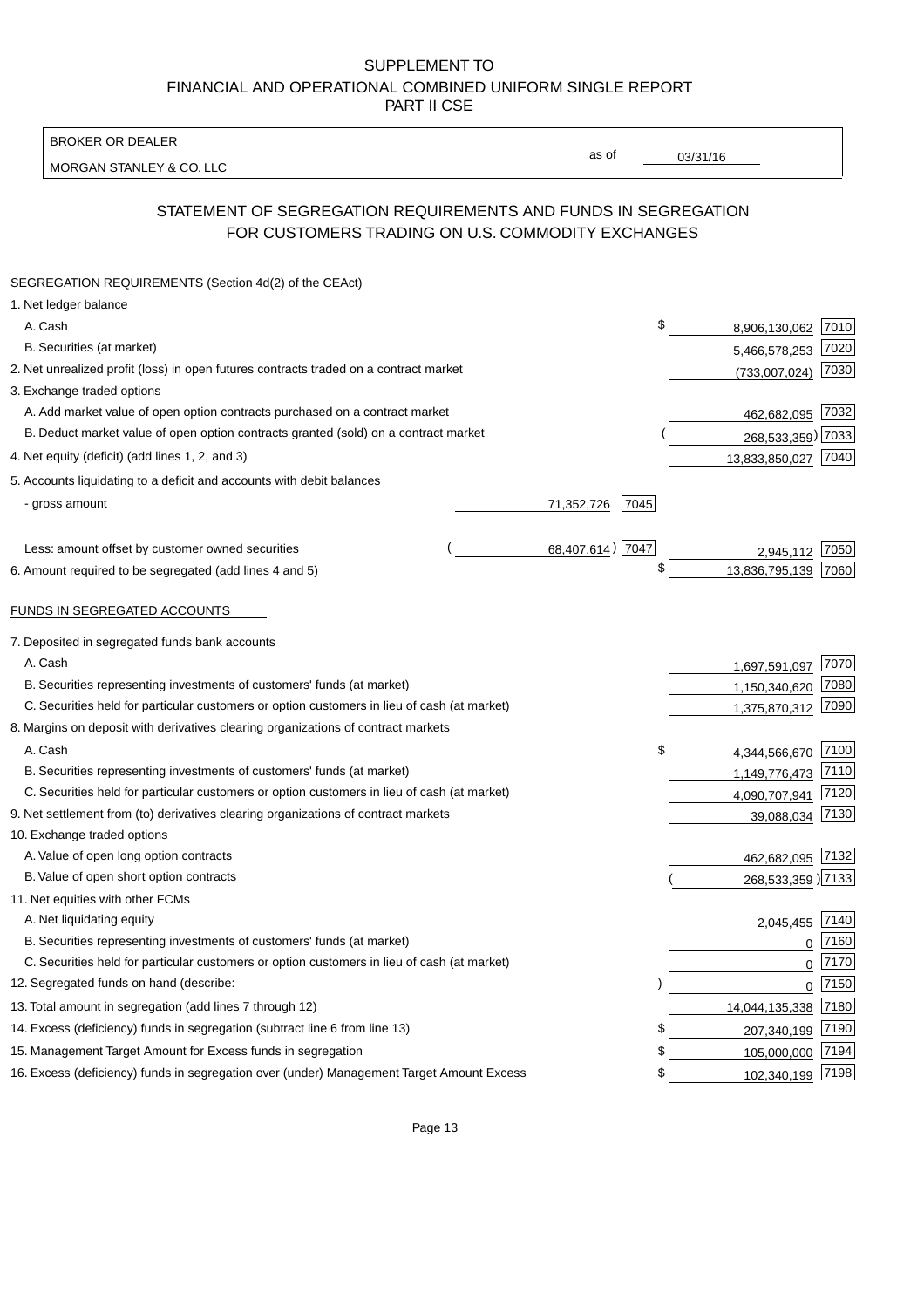| <b>BROKER OR DEALER</b>                                                              |    |                                        |          |           |
|--------------------------------------------------------------------------------------|----|----------------------------------------|----------|-----------|
| MORGAN STANLEY & CO. LLC                                                             |    | as of                                  | 03/31/16 |           |
| STATEMENT OF SEGREGATION REQUIREMENTS AND FUNDS IN SEGREGATION                       |    | FOR CUSTOMERS' DEALER OPTIONS ACCOUNTS |          |           |
| 1. Amount required to be segregated in accordance<br>with Commission regulation 32.6 |    | \$                                     |          | 0<br>7200 |
| 2. Funds in segregated accounts                                                      |    |                                        |          |           |
| A. Cash                                                                              | \$ | 7210<br>$\Omega$                       |          |           |
| B. Securities (at market)<br>C. Total                                                |    | $0$  7220                              |          | 7230      |
| 3. Excess (deficiency) funds in segregation                                          |    |                                        |          |           |
| (subtract line 2.C from line 1)                                                      |    |                                        |          | 0 7240    |
|                                                                                      |    |                                        |          |           |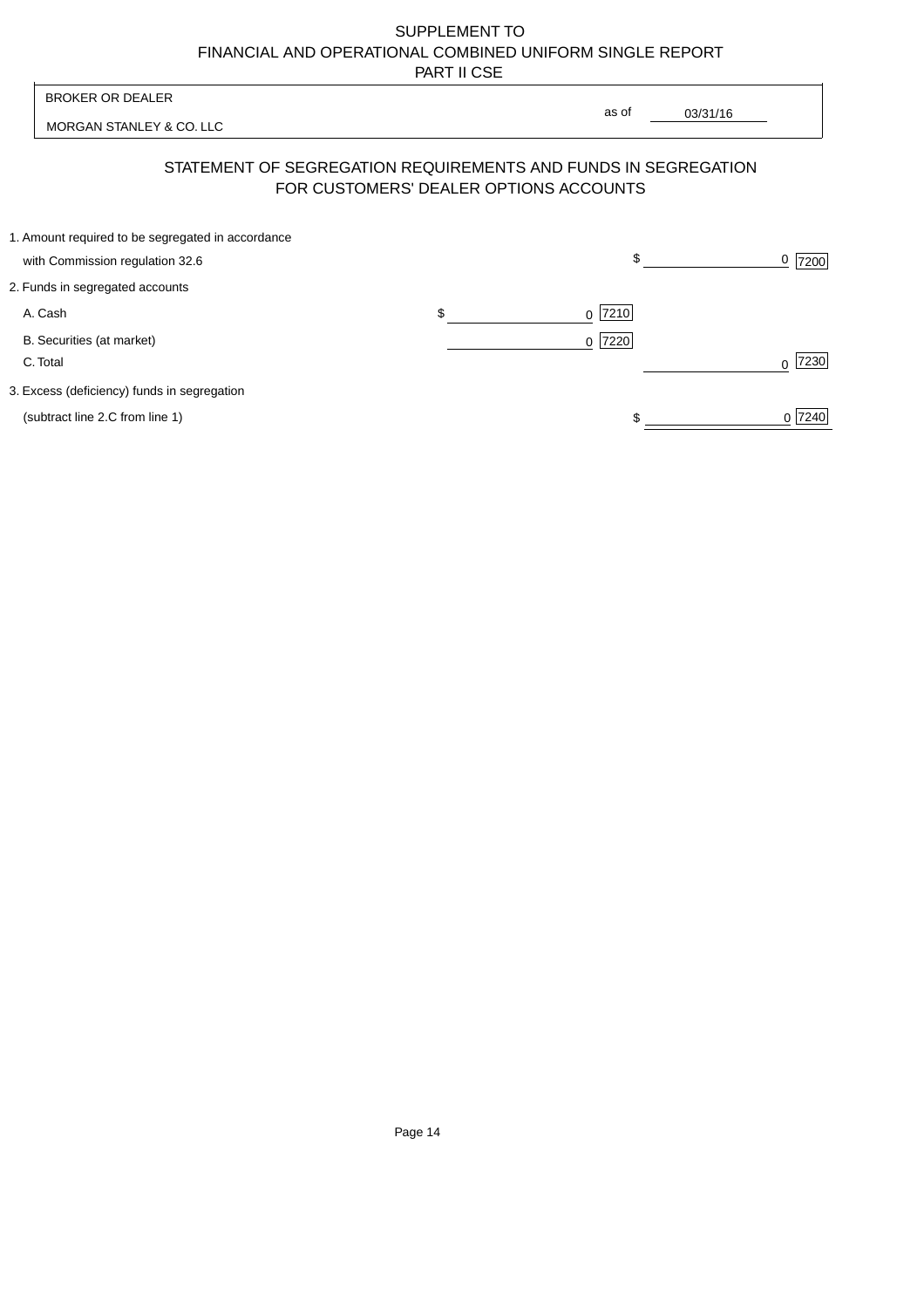PART II CSE

| BROKER OR DEALER         |       |          |
|--------------------------|-------|----------|
| MORGAN STANLEY & CO. LLC | as of | 03/31/16 |
|                          |       |          |

#### STATEMENT OF SECURED AMOUNTS AND FUNDS HELD IN SEPARATE ACCOUNTS PURSUANT TO COMMISSION REGULATION 30.7

#### FOREIGN FUTURES AND FOREIGN OPTIONS SECURED AMOUNTS

| Amount required to be set aside pursuant to law, rule or regulation of a foreign government                  |                    | \$ | 0                                  | 7305 |
|--------------------------------------------------------------------------------------------------------------|--------------------|----|------------------------------------|------|
| 1. Net ledger balance - Foreign Futures and Foreign Option Trading - All Customers                           |                    |    |                                    |      |
|                                                                                                              |                    | \$ | 2,594,432,860                      | 7315 |
|                                                                                                              |                    |    | 1,655,982,453                      | 7317 |
| 2. Net unrealized profit (loss) in open futures contracts traded on a foreign board of trade                 |                    |    | (116, 033, 017)                    | 7325 |
|                                                                                                              |                    |    |                                    |      |
| A. Market value of open option contracts purchased on a foreign board of trade                               |                    |    | 21,790,230                         | 7335 |
| B. Market value of open contracts granted (sold) on a foreign board of trade                                 |                    |    | (8,333,520)                        | 7337 |
| 4. Net equity (deficit) (add lines 1.2. and 3.)                                                              |                    |    | 4,147,839,006                      | 7345 |
|                                                                                                              |                    |    |                                    |      |
|                                                                                                              | 7351<br>63,680,881 |    |                                    |      |
|                                                                                                              |                    |    | 706,643                            | 7354 |
| 6. Amount required to be set aside as the secured amount - Net Liquidating Equity Method (add lines 4 and 5) |                    |    | 4,148,545,649                      | 7355 |
| 7. Greater of amount required to be set aside pursuant to foreign jurisdiction (above) or line 6.            |                    |    | 4,148,545,649                      | 7360 |
|                                                                                                              |                    |    | \$<br>62,974,238) 7352<br>\$<br>\$ |      |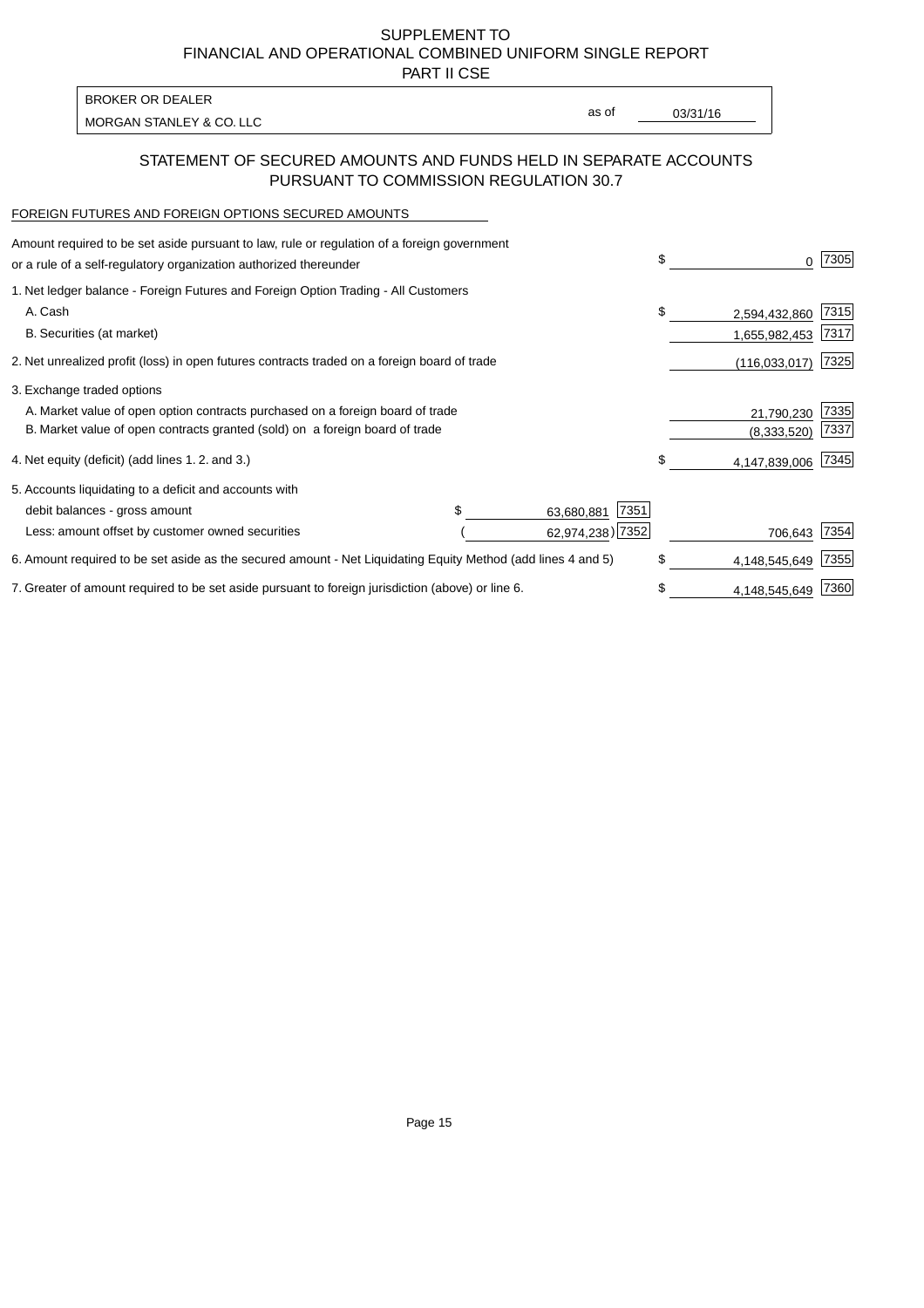BROKER OR DEALER

MORGAN STANLEY & CO. LLC

03/31/16

as of

## STATEMENT OF SECURED AMOUNTS AND FUNDS HELD IN SEPARATE ACCOUNTS PURSUANT TO COMMISSION REGULATION 30.7

#### FUNDS DEPOSITED IN SEPARATE REGULATION 30.7 ACCOUNTS

| 1. Cash in banks                   |                                                                                                                      |      |                                   |            |                    |
|------------------------------------|----------------------------------------------------------------------------------------------------------------------|------|-----------------------------------|------------|--------------------|
|                                    | A. Banks located in the United States                                                                                |      | \$<br>564,131,013 7500            |            |                    |
|                                    | B. Other banks qualified under Regulation 30.7                                                                       |      |                                   |            |                    |
| Name(s):                           | 0                                                                                                                    | 7510 | 462,127,817 7520 \$               |            | 1,026,258,830 7530 |
| 2. Securities                      |                                                                                                                      |      |                                   |            |                    |
|                                    | A. In safekeeping with banks located in the United States                                                            |      | \$<br>399,737,470 7540            |            |                    |
|                                    | B. In safekeeping with other banks qualified under Regulation 30.7                                                   |      |                                   |            |                    |
| Name(s):                           | 0                                                                                                                    | 7550 |                                   | $0$ 7560   | 399,737,470 7570   |
|                                    | 3. Equities with registered futures commission merchants                                                             |      |                                   |            |                    |
| A. Cash                            |                                                                                                                      |      | \$                                | $0$ 7580   |                    |
| <b>B.</b> Securities               |                                                                                                                      |      |                                   | $0$ 7590   |                    |
|                                    | C. Unrealized gain (loss) on open futures contracts                                                                  |      |                                   | $0$ 7600   |                    |
| D. Value of long option contracts  |                                                                                                                      |      |                                   | $0$ 7610   |                    |
| E. Value of short option contracts |                                                                                                                      |      |                                   | $0$ ) 7615 | 0 7620             |
|                                    | 4. Amounts held by clearing organizations of foreign boards of trade                                                 |      |                                   |            |                    |
| Name(s):                           | <u> 1989 - Johann Barn, mars eta bat erroman erroman erroman erroman erroman erroman erroman erroman erroman err</u> | 7630 |                                   |            |                    |
| A. Cash                            |                                                                                                                      |      | \$                                | 0 7640     |                    |
| <b>B.</b> Securities               |                                                                                                                      |      |                                   | $0$ 7650   |                    |
|                                    | C. Amount due to (from) clearing organizations - daily variation                                                     |      |                                   | $0$ 7660   |                    |
| D. Value of long option contracts  |                                                                                                                      |      |                                   | $0^{7670}$ |                    |
| E. Value of short option contracts |                                                                                                                      |      |                                   | $0$ ) 7675 | 0 7680             |
|                                    | 5. Amounts held by members of foreign boards of trade                                                                |      |                                   |            |                    |
| Name(s):                           | 0                                                                                                                    | 7690 |                                   |            |                    |
| A. Cash                            |                                                                                                                      |      | \$<br>1,778,975,263 7700          |            |                    |
| <b>B.</b> Securities               |                                                                                                                      |      | 1,256,244,983 7710                |            |                    |
|                                    | C. Unrealized gain (loss) on open futures contracts                                                                  |      | $(116,033,652)$ 7720              |            |                    |
| D. Value of long option contracts  |                                                                                                                      |      | 21,790,230 7730                   |            |                    |
| E. Value of short option contracts |                                                                                                                      |      | $(8,333,520)$ <sup>)</sup> [7735] |            | 2,932,643,304 7740 |
|                                    | 6. Amounts with other depositories designated by a foreign board of trade                                            |      |                                   |            |                    |
| Name(s):                           | 0                                                                                                                    | 7750 |                                   |            | 0 7760             |
|                                    |                                                                                                                      |      |                                   |            | 0 7765             |
|                                    | 8. Total funds in separate section 30.7 accounts                                                                     |      |                                   | \$         | 4,358,639,604 7770 |
|                                    | 9. Excess (deficiency) set Aside Funds for Secured Amount (subtract Line 7 Secured                                   |      |                                   |            |                    |
| Statement page 15 from Line 8)     |                                                                                                                      |      |                                   | \$         | 210,093,955 7380   |
|                                    | 10. Management Target Amount for Excess funds in separate section 30.7 accounts                                      |      |                                   | \$         | 105,000,000 7780   |
|                                    | 11. Excess (deficiency) funds in separate 30.7 accounts over (under) Management Target                               |      |                                   | \$         | 105,093,955 7785   |